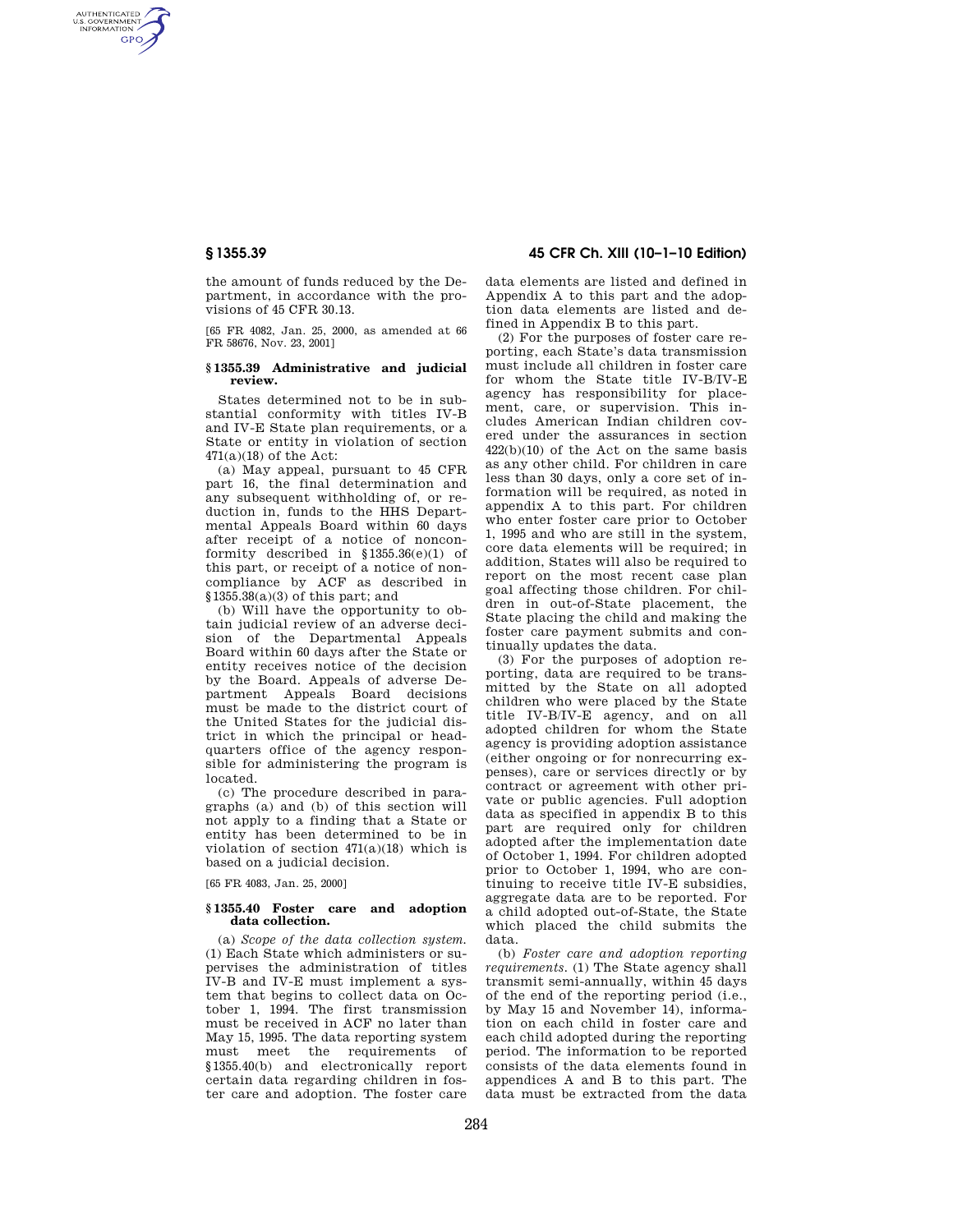# **Office of Human Development Services, HHS § 1355.40**

system as of the last day of the reporting period and must be submitted in electronic form as described in appendix C to this part and in record layouts as delineated in appendix D to this part.

(2) For foster care information, the child-specific data to be transmitted must reflect the data in the information system when the data are extracted. Dates of removal from the home and discharge from foster care must be entered in accordance with paragraph  $(d)(1)$  of this section. The date of the most recent periodic review (either administrative or court) must be entered for children who have been in foster care for more than nine months. Entry of this date constitutes State certification that the data on the child have been reviewed and are current.

(3) Adoption data are to be reported during the reporting period in which the adoption is legalized or, at the State's option, in the following reporting period if the adoption is legalized within the last 60 days of the reporting period. For a semi-annual period in which no adoptions have been legalized, States must report such an occurrence.

(4) A summary file of the semi-annual data transmission must be submitted and will be used to verify the completeness of the State's detailed submission for the reporting period.

(5) A variety of internal data consistency checks will be used to judge the internal consistency of the semi-annual detailed data submission. These are specified in Appendix E to this part.

(c) *Missing data standards.* (1) The term ''missing data'' refers to instances where no data have been entered, if applicable, for a particular data element. In addition, all data elements which fail a consistency check for a particular case will be converted to missing data. All data which are ''out of range'' (i.e., the response is beyond the parameters allowed for that particular data element) will also be converted to missing data. Details of the circumstances under which data will be converted to missing data are specified in appendix E to this part. Data elements with responses of ''cannot be determined'' or ''not yet determined'' are not considered as having missing data.

(2) For missing data in excess of 10 percent for any one data element, the penalty will be applied.

(3) The penalties for missing data are specified in paragraph (e) of this section.

(d) *Timeliness of foster care data reports.* (1) For each child, a computer generated transaction date must reflect the actual date of data entry and must accompany the date of latest removal from the home and the date of exit from foster care. Ninety percent of the subject transactions must have been entered into the system within 60 days of the event (removal from home or discharge from foster care).

(2) Penalties shall be invoked as provided in paragraph (e) of this section.

(e) *Penalties.* (1) Failure by a State to meet any of the standards described in paragraphs (a) through (d) of this section is considered a substantial failure to meet the requirements of the title IV-E State plan. Penalties for substantial noncompliance will be assessed semi-annually against a State's title IV-E administrative cost reimbursement in an amount that is equal to no more than 10 percent of the State's annual share of title IV-B funds above the base appropriation of \$141 million. The amount of incentive funds, section 427 of the Act, against which a penalty can be assessed will remain the same as the amount promulgated as being available to the States as of June 30, 1993, the date of issuance of the amount of section 427 funds for fiscal year 1993 (see Appendix F to this part). The penalties will be calculated and applied regardless of any determination of compliance with the requirements of section 427, and regardless of whether any State has withdrawn its certification with respect to section 427. Years One through three (October 1, 1994 through September 30, 1997) will be three penalty-free years of operation. Year Four (October 1, 1997 through September 30, 1998) will be at half penalty and Year Five (October 1, 1998 through September 30, 1999) and thereafter will be at full penalty. The maximum annual penalty is 20 percent.